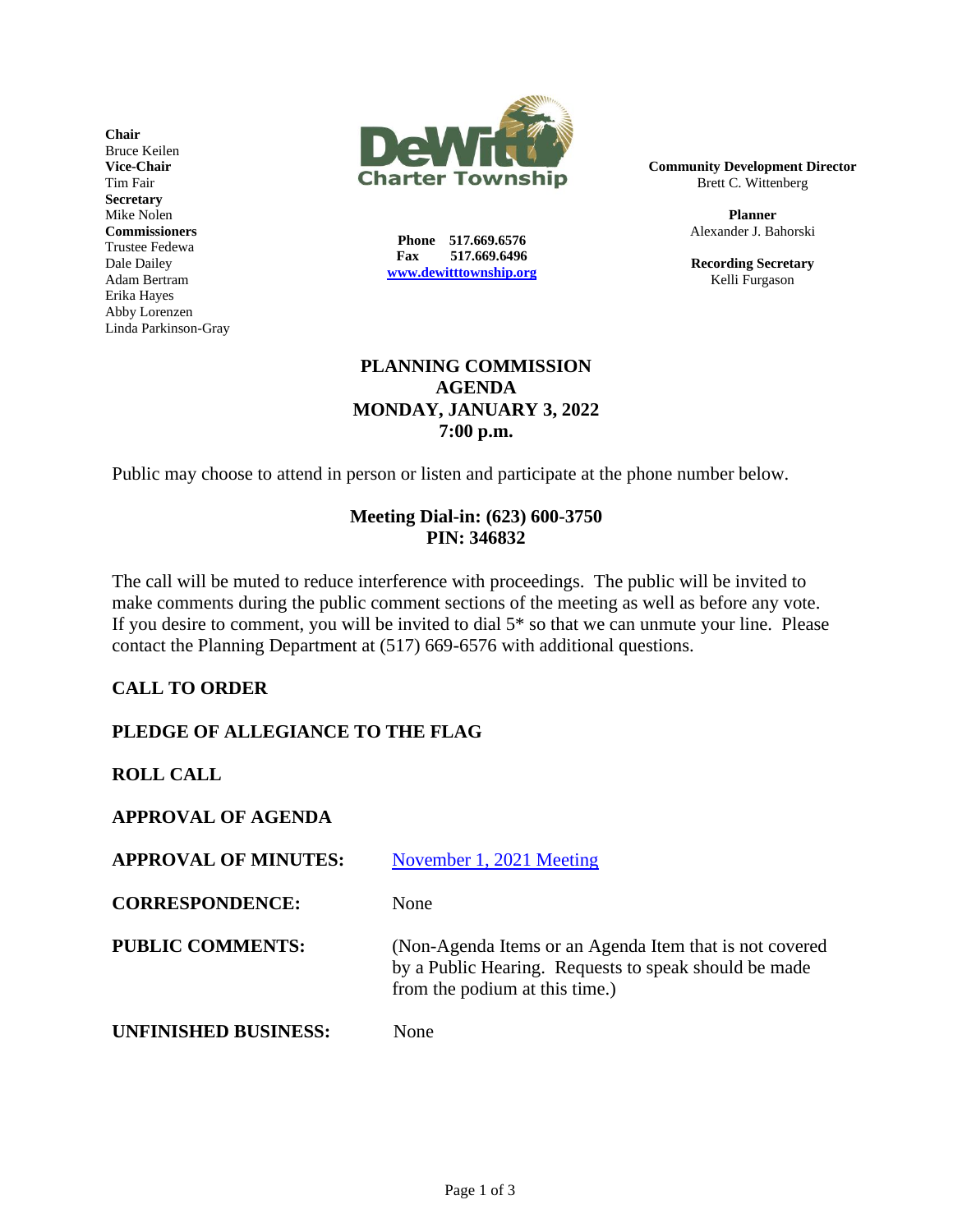## **NEW BUSINESS:**

- I. Site Plan Review 21-150008 from [Mid-Michigan Ponds,](https://www.dewitttownship.org/AgendaCenter/ViewFile/Item/220?fileID=1177) to be allowed to construct an approximately 7,872 sq. ft. construction contracting building on approximately 17.92 acres located on the east side of S. US 27, north of Howe Road, south of Round Lake Road, west of Wood Road, part of the northwestern ¼ of Section 3 of DeWitt Charter Township, parcel #050-003-200-090-00.
- II. Request for Sidewalk Deferment from [Mid-Michigan Ponds,](https://www.dewitttownship.org/AgendaCenter/ViewFile/Item/220?fileID=1178) for property associated with Site Plan Review 21-15008 located on the east side of S. US 27, north of Howe Road, south of Round Lake Road, west of Wood Road, part of the northwestern  $\frac{1}{4}$  of Section 3 of DeWitt Charter Township, parcel #050-003-200-090-00.
- III. [Request for Rezoning #21-880004 from Robert Greenhoe,](https://www.dewitttownship.org/AgendaCenter/ViewFile/Item/220?fileID=1189) to rezone approximately 42,427.44 square feet from IL (Light Industrial) to BC (Community Business). The subject site is located west of S Old US 27, on the south side of Mak Tech Drive, south of Valley Road, north of Sheridan Road, part of the southeast 1/4 of Section 33 of DeWitt Charter Township (Site Address 1125 Mak Tech Drive; Parcel # 050-305-000-006-00). **Receive and Set for Public Hearing to be held on Monday, February 7, 2022.**

IV. [Election of Officers for Year 2022](https://www.dewitttownship.org/AgendaCenter/ViewFile/Item/220?fileID=1179)

## **EXTENDED PUBLIC COMMENTS ON NON-AGENDA ITEMS**: (Must be made from the podium.)

## **REPORTS:**

- I. Trustee
- II. Zoning Board of Appeals
- III. Committees
- IV. Staff

## **DISCUSSION**

## **ADJOURNMENT**

Public Participation Policy:

1. Public comments on agenda items shall be limited to 3 minutes. Any citizen may address the Planning Commission regarding any Agenda item at this time, or they may reserve time to address the Board when an Agenda item is discussed.